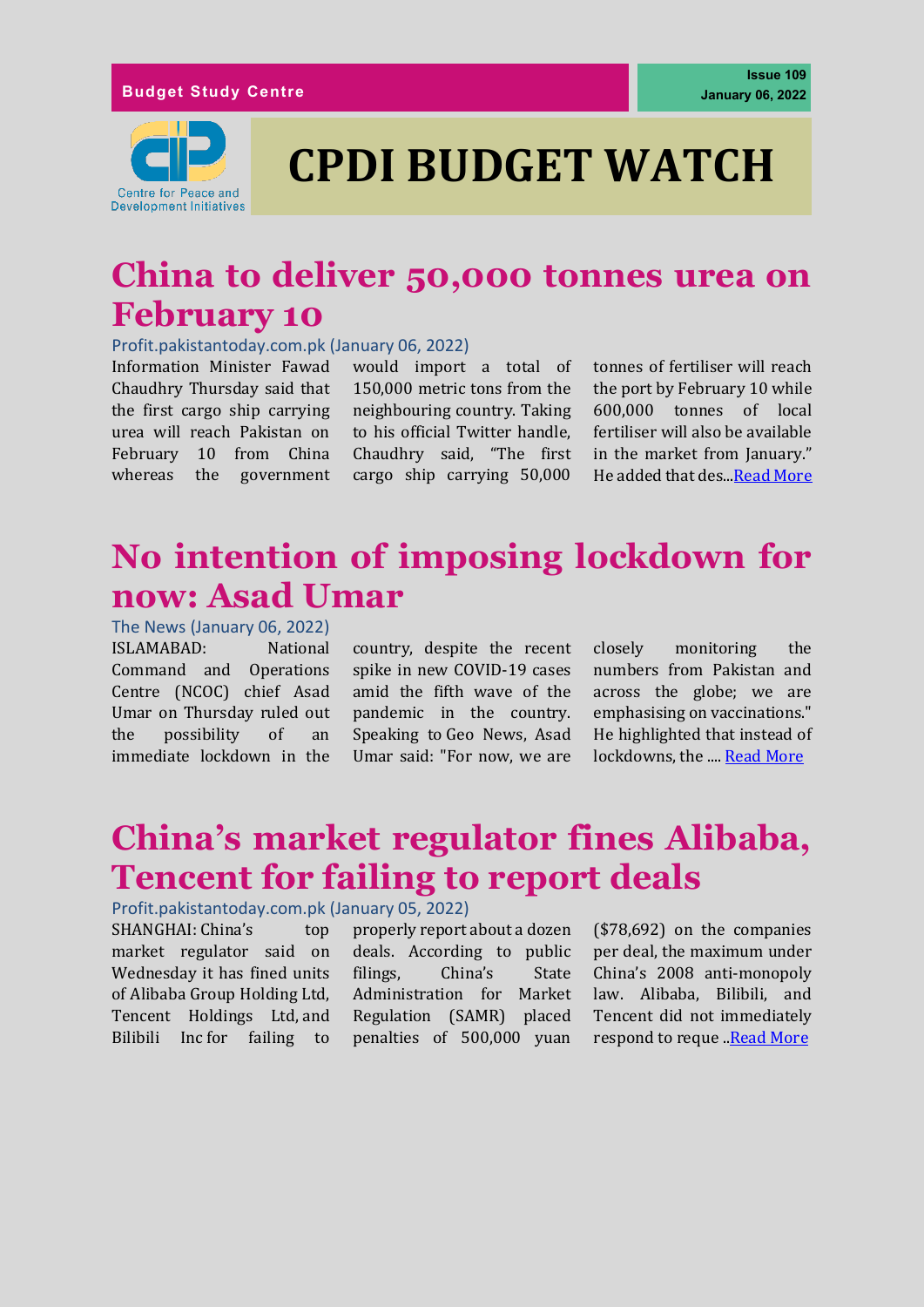### **Essential commodities register decline in prices**

#### Profit.pakistantoday.com.pk (January 05, 2022)

ISLAMABAD: Prices of essential commodities have registered a decline due to administrative measures taken by provincial governments for reducing the

gap between the wholesale and retail price, the National Price Monitoring Committee (NPMC) was informed on Wednesday. While presiding over the meeting of the NPMC,

Federal Minister for Finance and Revenue Shaukat Tarin was updated on the prices of wheat flour have marked a continuous decline in the prices in the coun.[..Read More](https://profit.pakistantoday.com.pk/2022/01/05/essential-commodities-register-decline-in-prices/)

### **Shaukat Tarin tables 'mini-budget' in Senate amid opposition uproar**

The Dawn (January 04, 2022) After having presented it in the National Assembly last week, Finance Minister Shaukat Tarin tabled the Finance (Supplementary) Bill 2021 — or the mini-budget as

the opposition calls it — in the Senate on Tuesday amid protest from opposition members.President Dr Arif Alvi had [summoned](https://www.dawn.com/news/1667531) today's Senate session to lay the bill

before the Upper House for its recommendations, if any, on the proposed law. The bill seeks to amend certain laws on taxes and duties to meet the International ... Read More

### **GCC secretary visit may enhance trade ties, cooperation**

#### Profit.pakistantoday.com.pk (January 04, 2022)

Gulf Cooperation Council (GCC) Secretary General Nayef bin Falah Al-Hajraf, will arrive in Pakistan on Wednesday and is expected to meet Federal Minister for

Finance and Revenue Shaukat Tarin and Prime Minister's Advisor for Commerce and Investment Abdul Razak Dawood apart from attending to other commitments. The

GCC secretary general is coming to Pakistan to attend the 17th Extraordinary Session of the OIC Council of Foreign Ministers on the humanitarian sit…[Read More](https://profit.pakistantoday.com.pk/2022/01/04/gcc-secretary-visit-may-enhance-trade-ties-cooperation/)

#### **FBR mulling strategy to bring transparency in tax system**

The News (January 03, 2022) ISLAMABAD: Federal Minister for Finance and Revenue Shaukat Tarin on Monday said the Federal Board of Revenue (FBR) is taking steps to bring transparency and

| simplification in          |    |  | the | tax       |
|----------------------------|----|--|-----|-----------|
| system                     | οf |  |     | Pakistan. |
| Inaugurating               |    |  |     | the       |
| Parliamentarians           |    |  |     | Tax       |
| Directory for the tax year |    |  |     |           |
| 2019, the minister said in |    |  |     |           |

order to create a tax culture, "we should start with Parliamentarians." Tarin emphasised that taxes play a vital role in the development of a country. Add... [Read More](https://www.thenews.com.pk/latest/922212-fbr-working-to)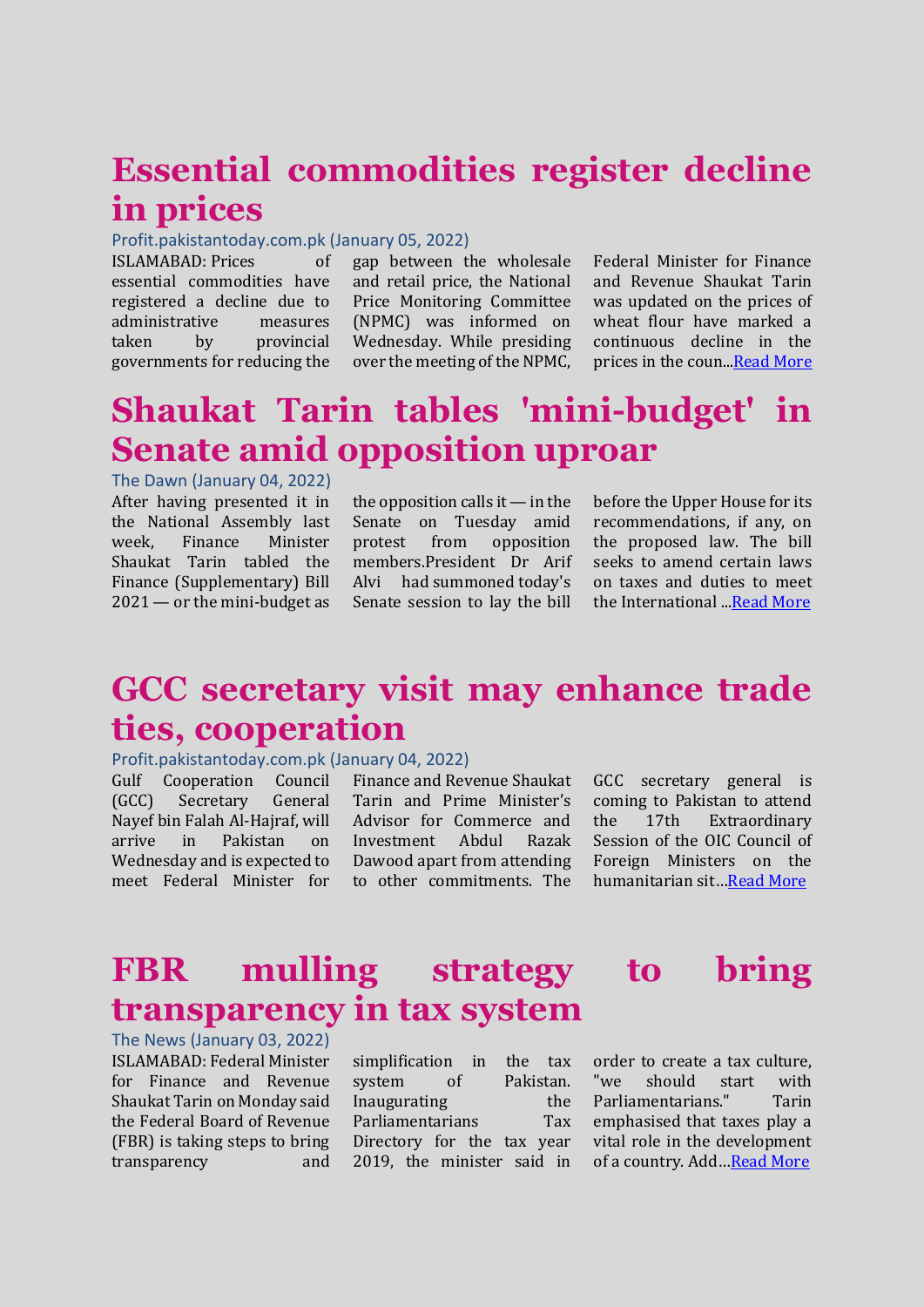### **Pak-China Business and Investment Forum launch: PM stresses on export enhancement**

#### Business Recorder (January 03, 2022)

Prime Minister Imran Khan has stressed on increasing Pakistan's exports, saying that no country could progress without industrialisation. PM Imran, in his keynote address

during the launch of the Pak-China Business and Investment Forum on Monday, said that the forum would help improve the ease of doing business. He said that

the launch of the business forum is important "because the government needs your feedback, to know the difficulties businesses face in enhancing the tra…[Read More](https://www.brecorder.com/news/40144364)

### **28 Pakistani companies win prestigious GDEIB Award 2021**

#### Profit.pakistantoday.com.pk (January 02, 2022)

A total of 28 Pakistani companies and financial organisations have won the prestigious Global Diversity and Inclusion Benchmarks (GDEIB) Awards 2021 in

different categories. The winning organisations included Engro Fertilizers Limited which was the highest scorer, followed by Engro Energy Limited, Engro

Corporation Limited, Nestlé Pakistan and HBL. Overall GDEIB award-winning companies are First Micro Finance Bank Limited, Standard Charter.[..Read More](https://profit.pakistantoday.com.pk/2022/01/02/28-pakistani-companies-win-prestigious-gdeib-award-2021/)

### **MMBL to finance MSMEs in rural Sindh, Balochistan**

#### Bolnews.com (January 02, 2022)

Mobilink Microfinance Bank Limited (MMBL) signed a memorandum of understanding (MoU) with the Pakistan Poverty Alleviation Fund (PPAF) for

the development of Micro, Small and Medium Enterprises (MSMEs), a statement said on Monday. The MoU was signed for the capacity building and

financing of the enterprises, engaged in livestock and horticulture sectors across the underprivileged districts of rural Sindh and Balochistan, it ad.[..Read More](https://www.bolnews.com/business/2022/01/mmbl-to-finance-msmes-in-rural-sindh-balochistan-2/)

### **Finance ministry spokesperson defends imposition of Rs350bn in 'mini-budget'**

The News (January 01, 2022) KARACHI: The price of petroleum products in the country will decline in the coming days, Finance Ministry spokesperson Muzzammil Aslam said on Saturday.

Addressing a press conference, the spokesperson defended the government's decision to impose further taxes worth over Rs300 billion — through the Finance Bill 2021 — and said the international money lender had demanded more. It is pertinent to mention here that the government has been facing severe criti... Read More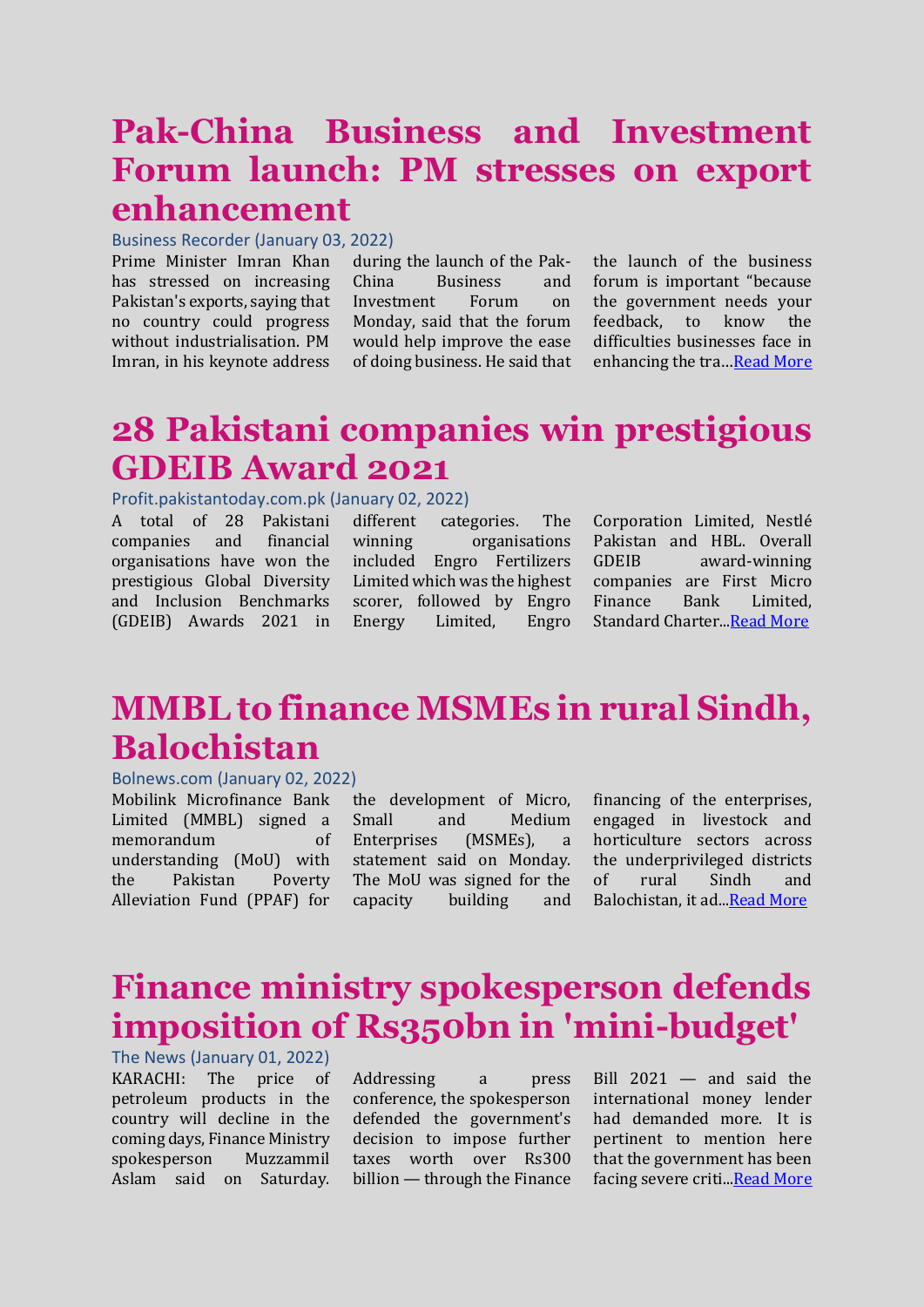#### **Euro marks 20 eventful years**

#### Business Recorder (January 01, 2022)

PARIS: The euro on Saturday marked 20 years since people began to use the single European currency, overcoming initial doubts, price concerns and a debt crisis to spread across the region. European Commission chief Ursula von der Leyen called the euro "a true symbol for the strength of Europe" while European Central Bank President Christine Lagarde described it as "a beacon of stability and solidity around the world". Euro banknotes and coins came into circulation in 12 ….[Read More](https://www.brecorder.com/news/40144048/euro-marks-20-eventful-years)

#### **Pakistan's economic position will be 'far better' by August, says Fawad**

The Dawn (December 31, 2021) Information Minister Fawad Chaudhry on Friday insisted that Pakistan was heading in the "right direction" and that the country's economy will be "far better" by August 2022.

Speaking to reporters in Lahore, Chaudhry said a phase was being commenced in Pakistan in which the social protection programmes will take effect, paving the way for

improvement of the overall economic situation of the country. He informed that the PTI-led government had to return \$55 billion in its next two years in debt...[.Read More](https://www.dawn.com/news/1666832)

### **FBR exceeds six month tax collection target**

#### Profit.pakistantoday.com.pk (December31, 2021)

ISLAMABAD: The Federal Board of Revenue (FBR) has surpassed its collection target by Rs287 billion during July-December of current financial year 2021-22 (H1FY22). As

per the details, FBR has collected net revenue of Rs2.920 trillion during the period under review, which is Rs287 billion more than the assigned target of Rs2.633 trillion. This represents a growth of about 32.5 per cent over the collection of Rs2.204 trillion during the same period of last year. The net collection for the .[..Read More](https://profit.pakistantoday.com.pk/2021/12/31/fbr-exceeds-six-month-tax-collection-target/)

#### **Govt under fire in NA over 'mini-budget'**

#### Tribune.com.pk (December 30, 2021)

ISLAMABAD: The joint opposition on Wednesday rejected the PTI-led government's plan to introduce the supplementary finance bill or mini-budget,

vowing to vehemently resist it in parliament. It also lashed out at the amendment bill - passed a day earlier -- that gave absolute autonomy to the central bank. On Tuesday,

the federal cabinet had put off the approval of the minibudget, which was scheduled to be tabled in Wednesday's National Assembly session. Taking the floor ... [Read More](https://tribune.com.pk/story/2336332/govt-under-fire-in-na-over-mini-budget)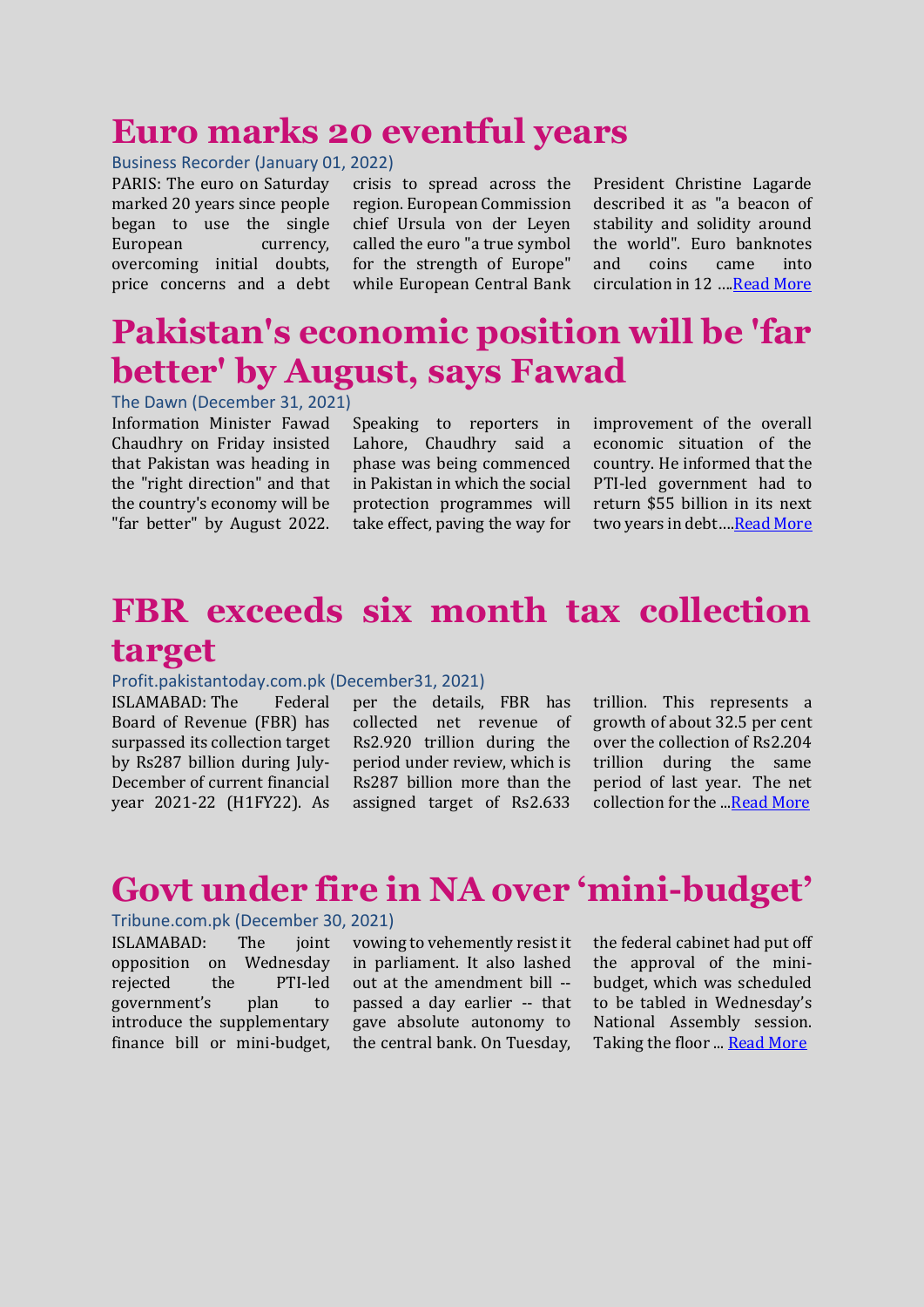### **Pakistan's Healthwire scores \$3.3mn in funding as startups end year on record high**

#### Profit.pakistantoday.com.pk (December 30, 2021)

Lahore-based Healthwire, a health-tech startup aspiring to tread the healthcare superapp road, has closed \$3.3 million in Series-A funding. Investors in

Healthwire's new round included Dilsons Private Limited, 47 Ventures, Habib Bank Limited and angel investors from Silicon Valley. Profit has seen

internal documents which confirm that the amount raised was \$3.3 million. Founded by Hamza Iqbal and Muhammad Nabeel in 2014, Healthwire start ..[.Read More](https://profit.pakistantoday.com.pk/2021/12/30/pakistans-healthwire-scores-3-3mn-in-funding-as-startups-end-year-on-record-high/)

### **Opposition puts up stiff resistance in NA to SBP, tax law bills**

#### The News (December 29, 2021)

ISLAMABAD: Opposition lawmakers in the National Assembly on Wednesday put up stiff resistance to the government's attempt to legislate on the State Bank

of Pakistan (SBP) Amendment Bill and the Tax Laws (Fourth) Amendment Bill. Yesterday, the federal cabinet gave its nod to the SBP bill, which has proposed curtailing the government's borrowing from the central bank, while the tax bill was deferred. PML-N leader Khawaja Asif, speaking during the NA session, asked..... [Read More](https://www.thenews.com.pk/latest/920849-opposition-puts-up-stiff-resistance-in-na-to-sbp-tax-law-bills)

### **Centre to bear financial burden for Reko Diq's development: PM Imran Khan**

Geo.tv (December 29, 2021) ISLAMABAD: Prime Minister Imran Khan said Wednesday the federal government would bear the financial burden for the development of the Reko Diq copper and gold mining

project in Balochistan. In a tweet, the prime minister said the decision to bear the financial burden on the behalf of the Balochistan government was taken in line

with the Centre's vision for the uplift of smaller provinces. The premier further said the step would help usher in an era of prosperity for the people and pro..... [Read More](https://www.geo.tv/latest/390460-centre-to-bear-financial-burden-for-reko-diqs-development-pm-imran-khan)

#### **75 Omicron cases reported in Pakistan so far: NIH**

#### Business Recorder (December 28, 2021)

The National Institute of Health (NIH) confirmed on Tuesday that 75 cases of the Omicron variant of the coronavirus have been reported in the country so

far, Aaj News reported. According to a NIH report, Karachi has the highest number of confirmed Omicron cases, 33, followed by Islamabad, 17, and Lahore

13. Meanwhile, cases have also been reported in Balochistan's Kalat district. The report mentioned that only 12 of the confirmed patients had inte.[..Read More](https://www.brecorder.com/news/40143088/75-omicron-cases-reported-in-pakistan-so-far-nih)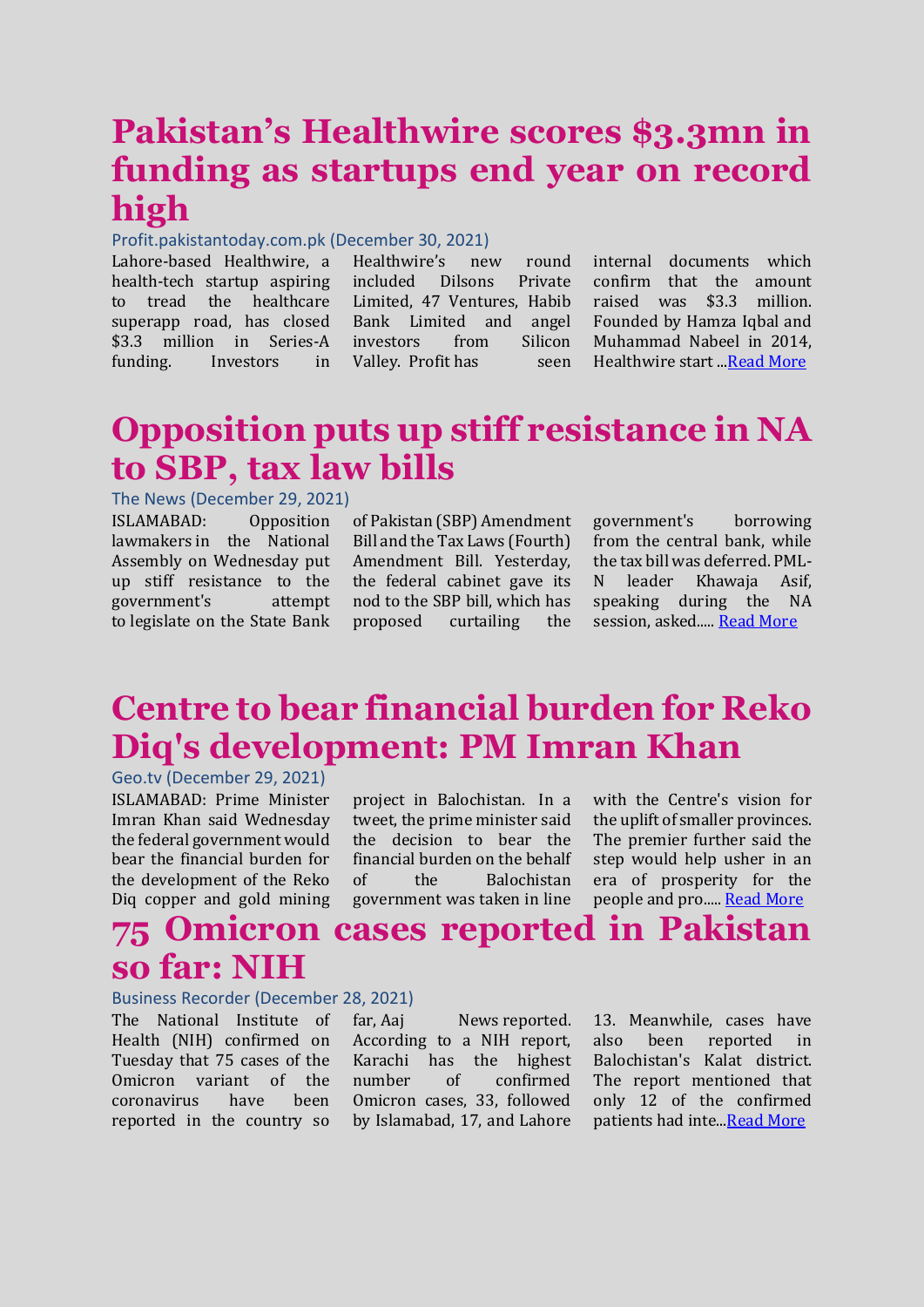### **SNGPL restores gas supply to textile export industry**

Profit.pakistantoday.com.pk (December 28, 2021)

ISLAMABAD: The Sui Northern Gas Pipelines Limited (SNGPL), in a bid to facilitate export-oriented industries, has announced that it will restore gas supply

to the captive power sector from Wednesday morning. In this regard, SNGPL Media Affairs Department on Tuesday announced the decision stating: "The

government, Sui Northern Gas and industrial sector have taken the aforementioned decision unanimously to keep the textile industry running". According to SN… [Read More](https://profit.pakistantoday.com.pk/2021/12/28/sngpl-restores-gas-supply-to-textile-export-industry/)

### **Against USD: Pakistan's rupee falls marginally, ends at fresh historic low**

Business Recorder (December 27, 2021)

Pakistan's rupee fell marginally against the US dollar, depreciating by four paisas to close at its weakest level in the inter-bank market on Monday. As per the State

Bank of Pakistan (SBP), the PKR closed at 178.17 against the USD after a day-on-day depreciation of four paisas or 0.02%. On Friday, PKR had closed at 178.13 against the

USD. Cumulatively, the rupee has depreciated over 11% CYTD and 13% on a FYTD basis against the US dollar. The rupee has remained volatile since May..[.Read More](https://www.brecorder.com/news/40142803)

#### **Pakistan's GDP growing at 5pc: report**

#### Profit.pakistantoday.com.pk (December 27, 2021)

ISLAMABAD: The average monthly economic indicator (MEI) for the first five months of current fiscal year (2021- 22) indicates that average economic (GDP) growth of

Pakistan during the period could be estimated at around 5%, said a monthly report issued by the Ministry of Finance and Revenue on Monday. So far in the current fiscal year, Pakistan remains on a higher growth trajectory, accelerating from the GDP growth rate observed in FY2021, the "Monthly Economic Updat ... [Read More](https://profit.pakistantoday.com.pk/2021/12/27/pakistans-gdp-growing-at-5pc-report/)

### **Govt to table bills paving way for \$1bn IMF tranche**

#### The Dawn (December 26, 2021)

ISLAMABAD: The government on Saturday said it would introduce the Finance (Supplementary) Bill 2021 and the State Bank of Pakistan (Amendment) Bill 2021 in the

parliament for approval on Tuesday to ensure its sixth review of the \$6 billion Extended Fund Facility (EFF) gets cleared by the International Monetary

Fund's (IMF) executive board on Jan 12, paving the way for the disbursement of about \$1bn tranche. Finance and Revenue Adviser Shaukat Tarin told Dawn .[..Read More](https://www.dawn.com/news/1665831)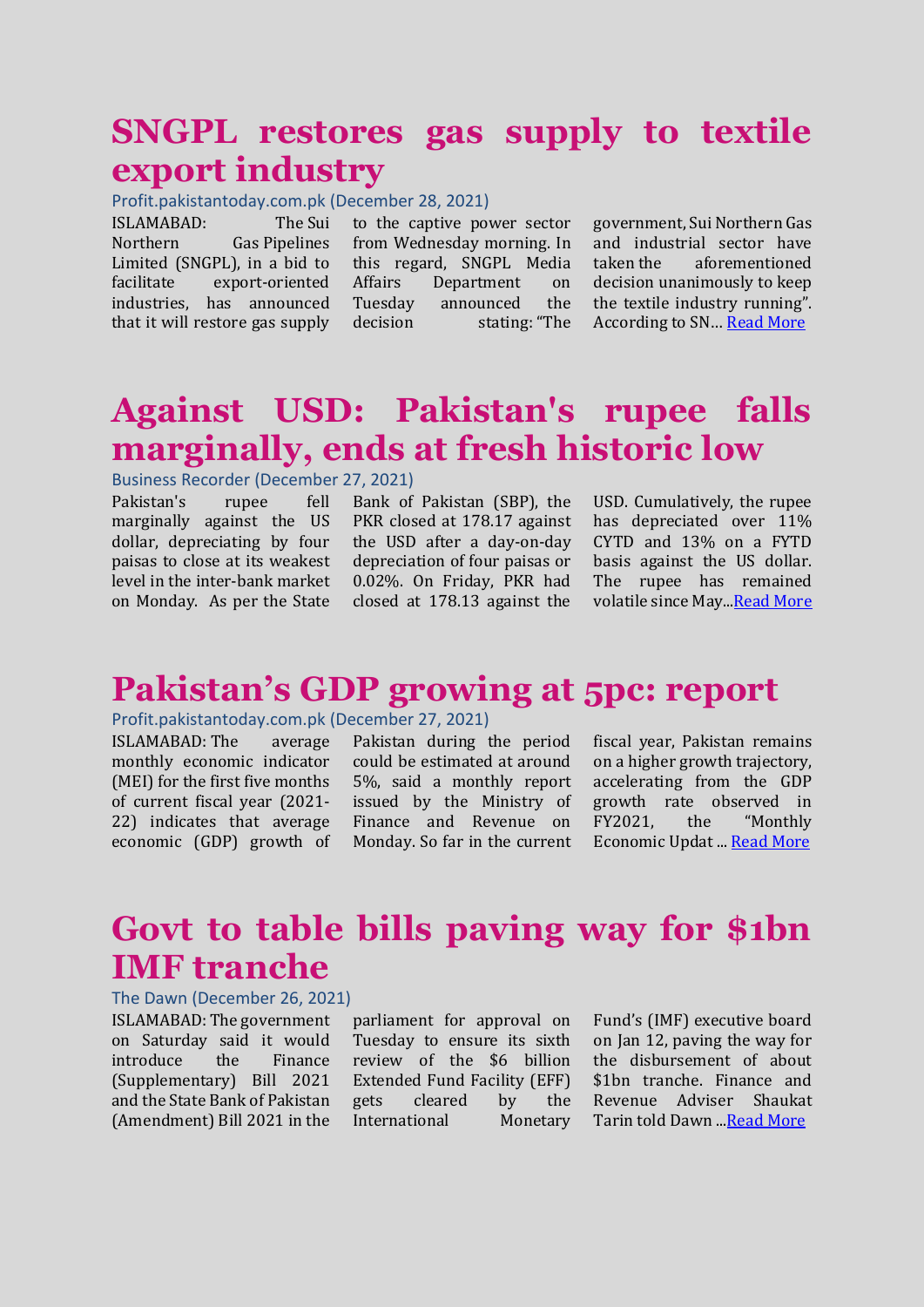### **World economy to top \$100 trillion in 2022 for first time: report**

Profit.pakistantoday.com.pk (December 26, 2021)

LONDON: The world's economic output will exceed \$100 trillion for the first time next year and it will take China a little longer than previously thought to

overtake the United States as the No.1 economy, a report showed on Sunday. British consultancy Cebr predicted China will become the world's top economy in dollar terms

in 2030, two years later than forecast in last year's World Economic League Table report. India looks set to overtake France next year and then Britain in ... [Read More](https://profit.pakistantoday.com.pk/2021/12/26/world-economy-to-top-100-trillion-in-2022-for-first-time-report/)

## **KSE projected to hit 55,000 by 2022**

#### Triubne.com.pk (December 25, 2021)

KARACHI: The share prices of top 100 companies at the Pakistan Stock Exchange (PSX) are estimated to rise by an average of 25%, taking the benchmark KSE-100 index

past the 55,000-point level by December 31, 2022. Besides, the bourse is expected to welcome eight new companies and list their shares for trading in the next year. These companies are estimated to raise equity capital worth around Rs14-15 billion through initial public offerings (IPOs) in 2022. "The bourse may see ..[.Read More](https://tribune.com.pk/story/2335524/kse-projected-to-hit-55000-by-2022)

### **Halal market has potential of earning a trillion dollars: minister**

The Dawn (December 25, 2021)

ISLAMABAD: Minister for Science and Technology Shibli Faraz on Friday said the government had approved Pakistan Halal Authority business rules and Pakistan

Halal Certification. "It is a milestone achieved by the Pakistan Halal Authority," Minister for Science and Technology Senator Shibli Faraz said while speaking at

the interactive session with stakeholders to develop understanding of halal regulations and role of halal certification bodies to make Pakistan Halal ... [Read More](https://www.dawn.com/news/1665620)

### **Govt gets \$4.6bn foreign loans in five months**

#### The Dawn (December 24, 2021)

ISLAMABAD: The PTI government received about \$4.6 billion in foreign loans during the first five months (July-November) of the current fiscal year, taking its

total loan inflows to about \$40bn since July 2018. According to a monthly [report](https://ead.gov.pk/SiteImage/Publication/MonthlyReportNovember2021.pdf) on foreign assistance released by the Ministry of Economic Affairs

(MEA) on Thursday, Pakistan received about \$4.699bn inflows, including \$4.575bn in loans and about \$123 million in grants. The government has a budgetary target.[.Read More](https://www.dawn.com/news/1665491)